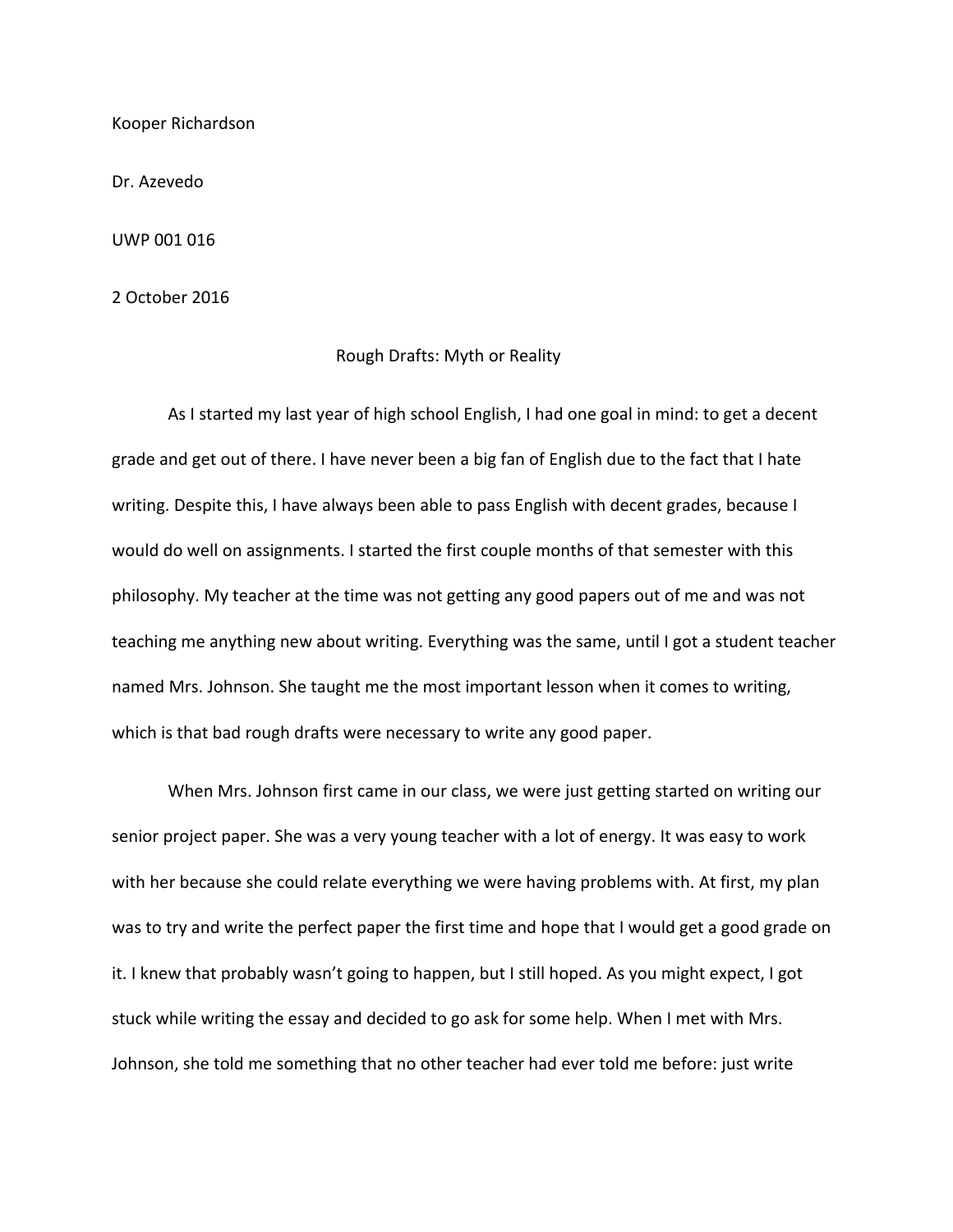whatever comes to my mind and then bring it back to her. I had never thought of that before. As I sat at home that night writing that first paper, all I could think to myself was, "Damn, this might be one of the worst papers ever." I was sure I was going to get a bad grade on my paper.

The next day I took my paper back to her and made a comment about my paper being awful. When I said that, she sat me down and gave me some lasting advice: "Kooper, these rough drafts are supposed to be awful. They are called rough drafts for a reason. Your next drafts only get better from here." As I processed what she said, she went through my paper and made a lot of comments and revisions. She handed me the paper and told me to rewrite what I had and make the changes she suggested, then bring that paper back to her. When I brought the paper back to her the next day, once again she edited it and then said to make the changes she suggested and bring it back to her. We did that three more times. Around the third time she made me rewrite it, I swore she was crazy.

Finally, after five attempts at a rough draft, she told me that it was perfect and I could write the final draft. She explained to me that it won't always be like this when writing a paper and that once I get to a point where I think my essay is fine, I'll have my final draft. I started to use that technique every time I wrote anything. It didn't matter if it was a history paper, science paper or English paper, I always used the technique of writing bad rough drafts and then sculpting them into my final draft. I used to be very scared of writing because it would frustrate me so much. I used to get stuck while writing a paper. It was very discouraging and made me not want to write anymore. Using the methods Mrs. Johnson taught me, I appreciated writing much more because I got better at it.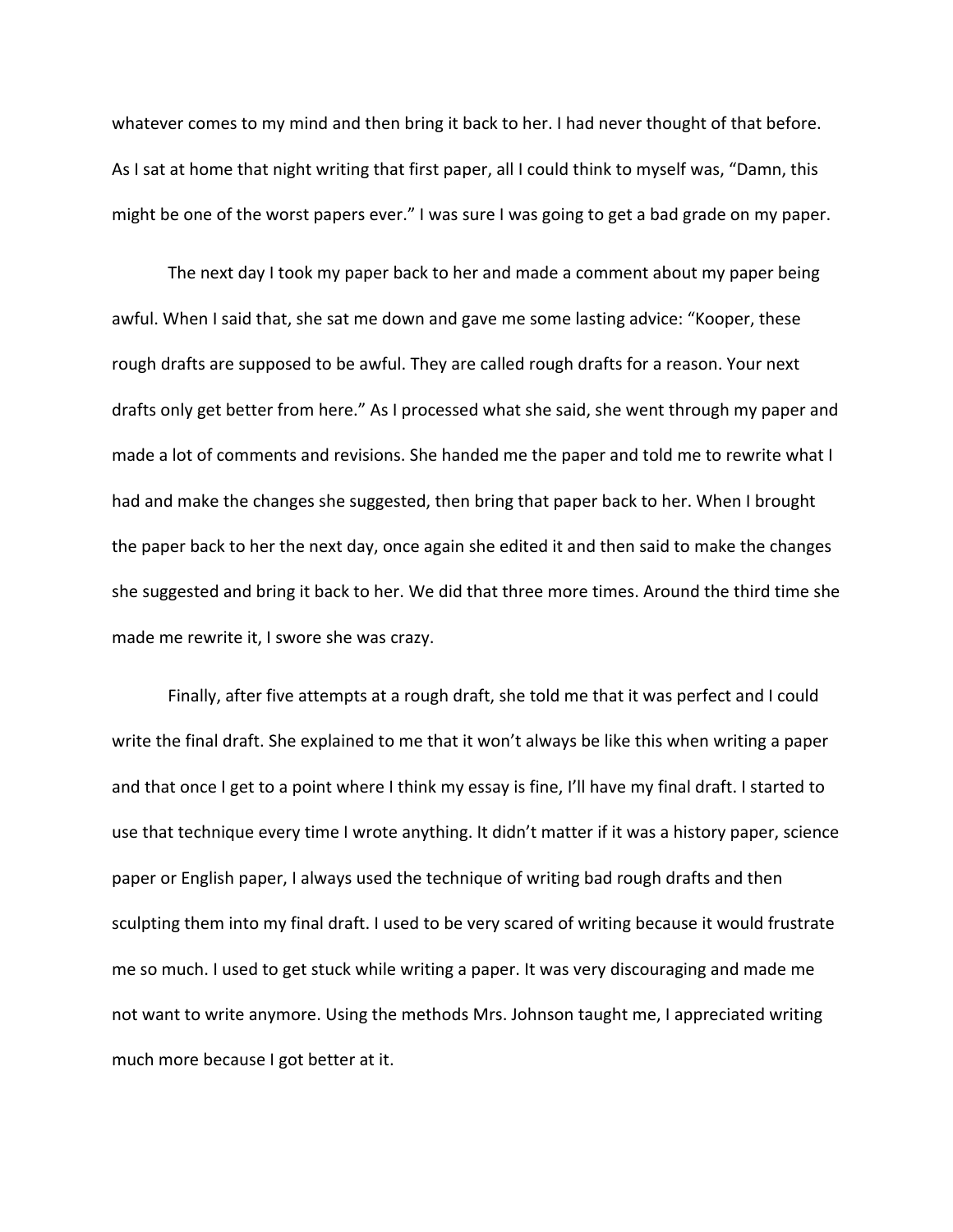Writing multiple rough drafts forced me to read my essay and see where I was lacking. Before, I left out a lot of stuff that could have helped my story become more detailed. Whether it was more description in an anecdote or in my thesis, my essay missed all those opportunities to be better. After writing one or two drafts, more ideas came to my head which helped me in my essay. I could incorporate those ideas to make my essay more interesting. Rereading my papers also helped with grammar. On the first draft I wouldn't catch any errors. All I would do is hit spell check and think my essay was perfect. I was missing a lot of punctuation and grammar mistakes. It also helped with seeing if I had redundancy in my essays. I am now able to find these errors and fix them.

Another thing rereading my essays helped with was smoothing my paper out. I didn't have very good transitions between my points. My teachers used to tell me my essays were choppy and I never understood what they meant. After going back and looking at my essays again, I could easily tell what they were talking about. Mrs. Johnson helped me understand that transitions take practice and the more I work on them, the better they get. Now, I can make the corrections needed to write an essay that flows well.

Before, I used to get told my essays weren't good and I was lacking a lot of content and detail. I let that get to my head too much and convinced myself I really wasn't a good writer. Not only did Mrs. Johnson help me with techniques with writing but also helped me increase my confidence in my writing ability. I went from getting Ds and Fs to ending up getting an A in the class and getting As on the rest of the papers in the year. I have learned that writing is a process; it takes a lot of patience and that's okay. My current writing goal is to edit my rough drafts more heavily so I can reduce the number of total drafts I write. I am focusing on